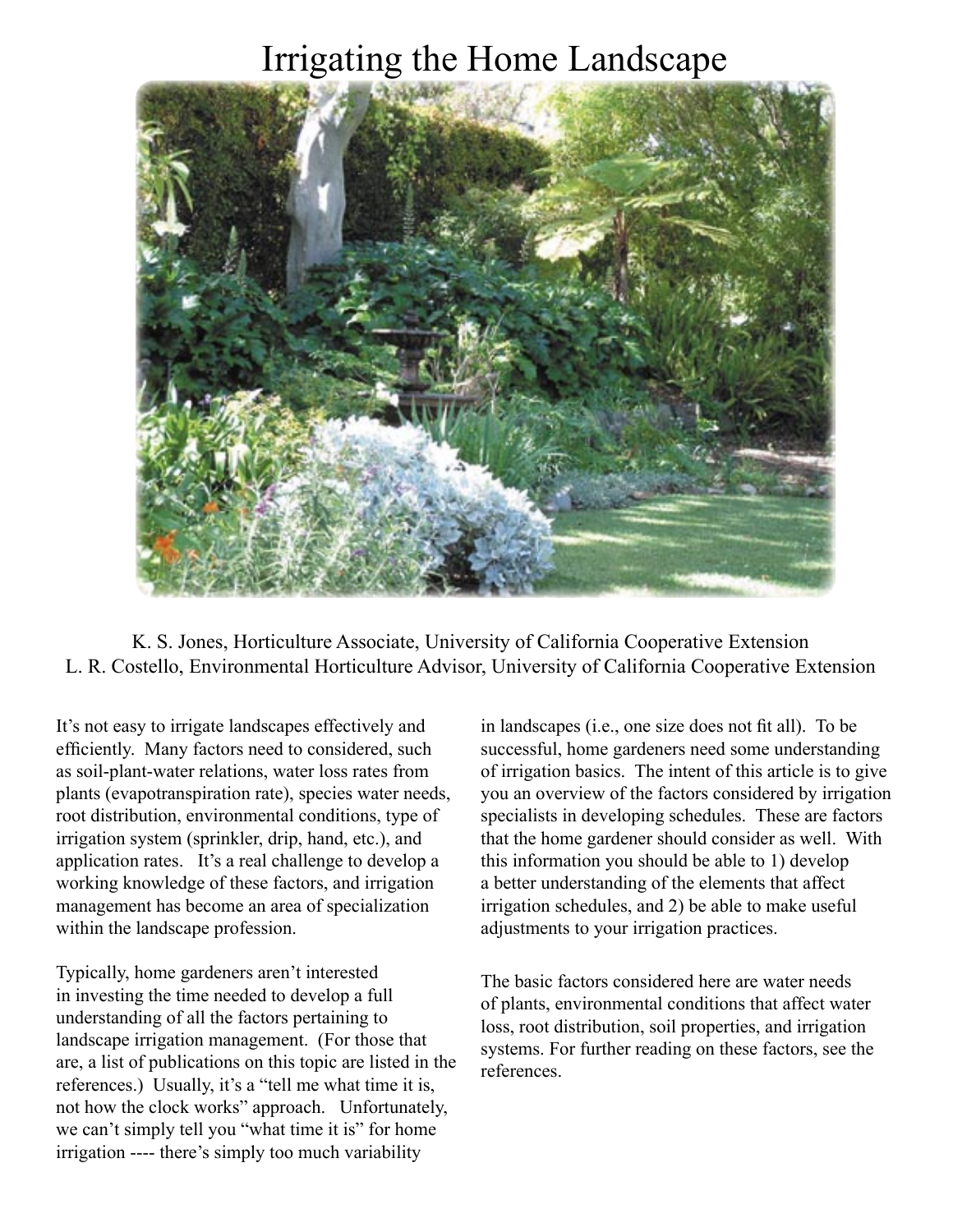## **Water Needs of Plants**

To determine how much water to apply, it is important to know how much water a landscape needs to maintain health, appearance, and reasonable growth. Although the precise amount of water required to meet plant needs is not needed, it is important to know whether your plants are considered to have high, moderate, low, or very low requirements. Researchedbased information on the relative water needs of landscape plants is sparse, but there is considerable observational experience on the subject among landscape professionals…enough to put most common landscape plants used in California in a list sorted into water needs categories from high to very low (fig. 1). "High" includes turf, tree ferns and hydrangea, while "very low" includes many junipers and native oaks. *A Guide to Estimating Irrigation Water Needs of California: WUCOLS III* gives evaluations for most landscape species used in California (see references). WUCOLS stands for Water Use Classification of Landscape Species. The Sunset Western Garden Book also provides lists of plants grouped according to water needs. These lists will help you understand the relative irrigation needs of the plants in your yard and can help you create hydrozones, or groupings of plants with similar water needs. Knowing water needs will

give you an indication of irrigation levels needed in different parts of your landscape and adjustments can be made in the amount of water applied.

#### **Environmental Factors and Microclimates**

Temperature, wind, light intensity, and relative humidity are environmental factors that affect the rate of water loss from landscapes. The higher the temperature, light and wind speed and the lower the relative humidity, the faster water is lost from plants. Generally, the greater the potential for evaporation at a site, then the greater the amount of plant water loss.

 In the period since the last drought in California, farmers and landscape managers have learned to fine tune their irrigation scheduling by using reference evapotranspiration  $(ET_0)$  rates for their locations.  $ET_0$  is a measure of water loss from plants for a given location under standard conditions. The California Irrigation Management Information System (CIMIS) operates a series of weather stations that measure daily  $ET_0$  values (fig. 2). The Water Conservation Office of the California Department of Water Resources (916-653-1097) has produced a map of California divided into 18 Reference Evapotranspiration Zones. The map also includes a list of historical  $ET_0$  averages (inches per day) for

each month in each zone. For example, in zone 1 (areas with coastal fog) the average rate for the whole month of August is 4 inches. In zone 18 (the Imperial Valley), the average rate is 8.7 inches. What this tells you is that if you live in Palm Springs, you will need to need to apply considerably more water to your landscape in August than if you live on the foggy side of San Francisco. *A Guide to Estimating Irrigation Water Needs of California: Part I, The Landscape Coefficient Method* is a manual landscape professionals use to estimate water needs by using reference evapotranspiration measurements.

**Figure 1***. Fremontedendron sp*. A California native plant requiring no supplemental irrigation during years of normal rainfall.

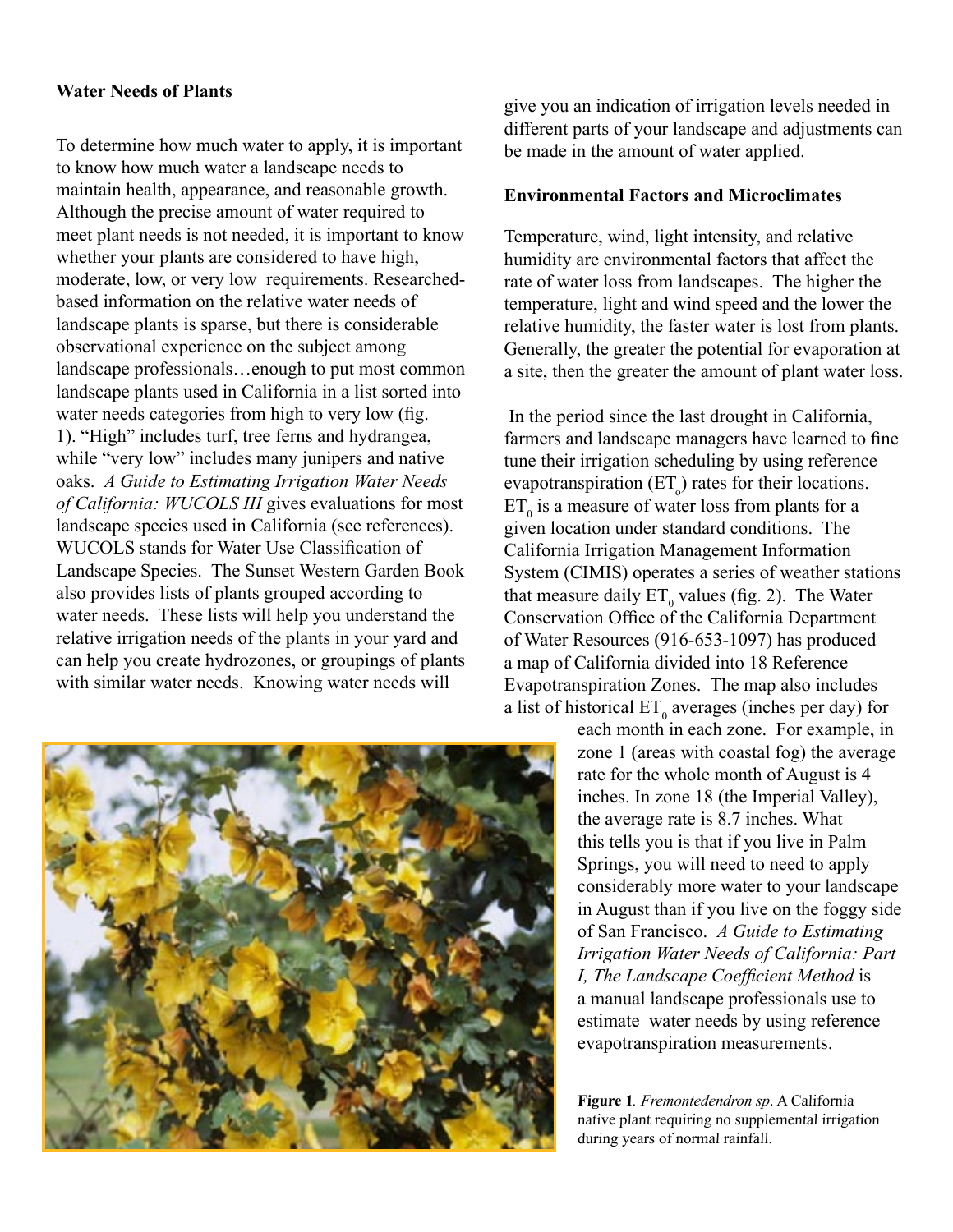As well as knowing the environmental conditions affecting plant water loss in your area, it's important to know the microclimates in your yard. Take note of the sunny or shady spots. Is one location windier than another? Are there areas of reflected light, such as a white, south-facing wall? The plants located in hot windy locations will need more water than those in cool shady locations. Make adjustments in the amount of water you apply: you should not use the same amount of water for all plants and all locations in your yard. Avoid irrigating plants in cool microclimates at levels equivalent to those in warm areas.

# **Soil Properties**

Water needs and environmental conditions determine how much water to apply. The soil determines how much water can be applied at any one time. Soil is the water reservoir for plants: it retains water in the root zone. Soils vary in their capacity to hold water, with a fine-textured soil (such as clay) holding many times more water than a similar volume of coarse-textured soil (such as sand). Knowing the kind of soil and its water-holding characteristics are important factors to consider in irrigation management.

Soil is classified into three broad categories (sand, silt and clay) based on the size of its particles. Sand particles are relatively large with large air spaces between, while clay particles are very small (too small to be seen by the naked eye) and packed tightly together. Silt is in between. Loam has roughly equal parts of all three. A soil test from a laboratory can tell you exactly what soil type you have. The top row of the table "The Soil Moisture Feel Test" can give you some idea of what you have, while lower rows give a description how the soils feel at various moisture levels .

| Water<br>% available     | Sand<br>Feels gritty    | Sandy/Loam<br>Feels slightly gritty | Clay/Loam<br>Feels sticky when wet | <b>Clay</b><br>Feels vey sticky when<br>weet        |
|--------------------------|-------------------------|-------------------------------------|------------------------------------|-----------------------------------------------------|
| $0\%$<br>none (very dry) | Dry, loose and flows    | Dry, loose and flows                | Dry clods and<br>powdery           | Large, hard clods                                   |
| 50%                      | Appears dry, won't      | Appears dry won't                   | Crumbly, but holds                 | Pliable and holds                                   |
| time to water            | hold together in a ball | hold together in a ball             | together                           | together                                            |
| 50-70%<br>enough         | Same as above           | Forms a ball, but<br>won't hold     | Forms a ball and feels<br>plastic  | Forms a ball and<br>can be squeezed into<br>ribbons |
| 75%-FC*                  | Sticks and forms a      | Forms a weak ball,                  | Forms a ball and feels             | Forms slick ribbons                                 |
| plenty                   | weak ball               | not slick                           | pliable and slick                  |                                                     |
| At FC                    | No free water           | No free water                       | No free water                      | No free water                                       |
| can't hold more          | observed                | observed                            | observed                           | observed                                            |
| Above FC                 | Free water when         | Free water when                     | Free water when                    | Puddles                                             |
| too much                 | bounced                 | kneaded                             | squeezed                           |                                                     |

#### **Soil Moisture Feel Test**

\*FC = Field Capacity, or the moisture content following an irrigation when gravitational water has drained.



**Figure 2**. CIMIS Station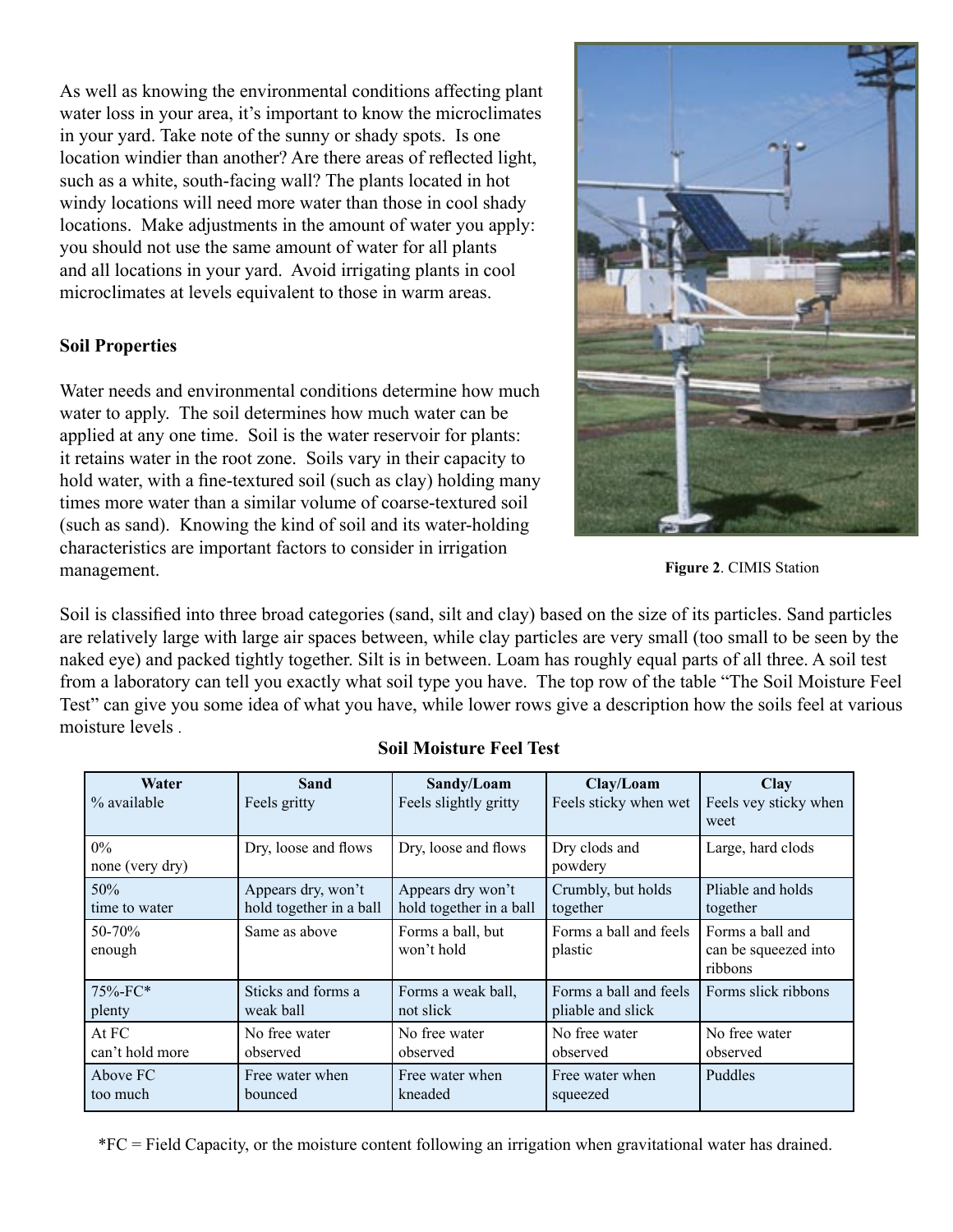Sand has a high water infiltration rate, looses a lot to gravity and there is minimal lateral movement. Clay, on the other hand, absorbs water slowly, retains it a long time and there is considerable lateral movement. You can test this by digging a hole, filling it with water, and seeing how fast the water disappears and how far beyond the edges of the hole the water has moved laterally. Keep in mind that the plants you are irrigating will require the **same amount of water,** according to their species needs, whether they are in sand, silt or clay. The difference is *how much water is applied at one time* and *how frequently you apply the water*. In sandy soil, water should be applied frequently because



**Figure 3**. Mixed plantings can present a challenge.

water moves through the soil rapidly, and in small amounts to prevent water from being lost by drainage. In clay soil, water should be applied less frequently because clay holds water longer, and at a slower rate to avoid run off because clay absorbs water slowly.

## **Root Distribution**

Roots are the irrigator's target. Water applications should be aimed at the plant root zone. The size of this zone varies, however, depending on the plants being irrigated: turf, groundcovers, shrubs, trees, or vegetables. To hit the root zone, you need to have some understanding of typical root depth.

Also, root depth gives an estimate of the soil volume available to retain water for plant uptake. This is the volume that needs to be refilled during irrigations. Under watering and over watering results in the soil reservoir being partially filled or over filled. Just as you wouldn't try to pump 25 gallons of gas into a 15-gallon gas tank, you shouldn't be applying more water than can be held by the soil (in the root zone).

Most turf roots can be found within 6 inches of

the surface. Many lawns have roots only 3 inches deep, while others may be greater than 6 inches deep. Water should be applied to wet the soil to a depth of the root system. The best way to determine root depth is to dig a hole and take a look. Measure root depth at several locations. Once depth is determined, turn on the irrigation system and time how long it takes for water to wet the root zone. Keep in mind that the root depth of turf may be shallow because of too frequent, short irrigations. If this is the case, then cut back irrigation frequency and water to a depth of 6 inches. Generally, turf requires irrigation through the entire dry season, with warm season varieties (e.g., Bermudagrass) receiving about 25 % less water than cool season varieties (e.g., Kentucky bluegrass). A new web site *The UC Guide to Healthy Lawns* http: //www.ipm.ucdavis.edu/tools/turf contains information on irrigation as well as much more on lawn installation and maintenance.

Mixed plantings (trees, shrubs, groundcovers and flowers all in one location) present a difficult challenge  $(f_1, g_2)$  and some experimentation will be required to meet the needs of *most* of the plants. Again, dig holes and determine the rooting depth in several locations. Generally, irrigating to a depth of 24 inches is sufficient for most mixed plantings.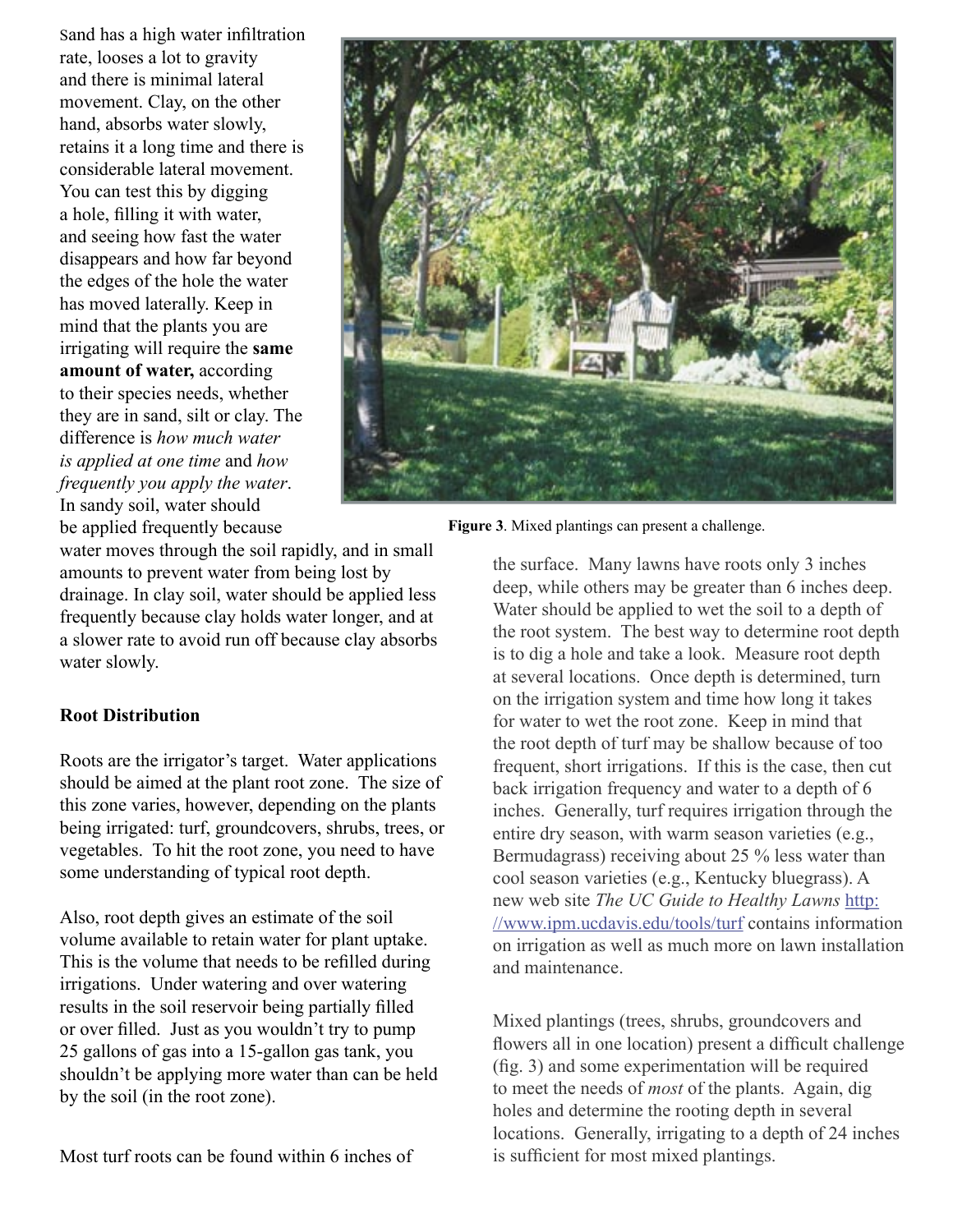During the last drought, many trees planted in lawns died because they developed shallow roots dependent on water from lawn irrigations. While the amount of water applied to the lawn was adequate to keep them well hydrated, when the lawn irrigations stopped, drought-sensitive trees died. To avoid this in the next drought, water trees slowly to a depth of 24 inches a few times during the summer. Trees in sidewalk planting pits may have a restricted soil volume that requires more frequent irrigations.

Vegetable gardens containing both shallow-rooted and deeply-rooted plants require even moisture for optimum growth. If shallow rooted and deeply rooted plants are adjacent (e.g. radishes and tomatoes) care must be taken not to over-water or under-water one or the other. Allowing the soil to dry out between irrigations can cause stunting of plants or conditions such as blossom end rot in tomatoes.

Fruit trees require regular irrigation from bloom to harvest for optimum yields. After harvest, they can survive on a minimum amount of moisture without tree injury or reduction of crop size in the following years (Beutel 1977).

Flower beds that contain mostly annuals require moist soil. Many perennial plants are drought tolerant and need much less water than annuals.

Containers present another challenge: in most cases, the soil volume and water-holding capacity is small. Also, as the plants grow and the roots occupy more space, even less space is available for water storage. Most container plants will need to be watered 2 to 3 times per week from spring through fall (fig. 4). Large plants in small containers may need more frequent irrigations. Keep in mind that potting soils may become hydrophobic if they become very dry. As a result, irrigation water will not be retained. At planting, moisten container soils well, and then keep them moist.

## **Irrigation methods**

All irrigation methods can be effective as long as they deliver water in sufficient amounts and at the desired rate. Whether you use sprinklers, drip emitters, or hoses, every system has benefits and limitations. It is useful to do a "before and after test" with whatever system you are using. Sometime after the rains have stopped and the soil is starting to dry, dig a hole down to about 6 inches and do the "feel test". Turn on your system and apply water for a typical irrigation period. When you're finished, dig again and examine the wet and dry zones. You may be surprised to find that the water did not penetrate as deeply as you thought, or perhaps you applied too much and the soil feels muddy. Repeat this test to determine the amount of time it takes to deliver water to the root zone of the plants you're irrigating. This should be the "run time" for your system. If water runs off before the end of the run time, then split your irrigation into two or more cycles. The objective is to deliver water to the desired depth without losing water to runoff.



**Figure 4**. Plastic or glazed ceramic containers hold water longer than unglazed ceramic or wood.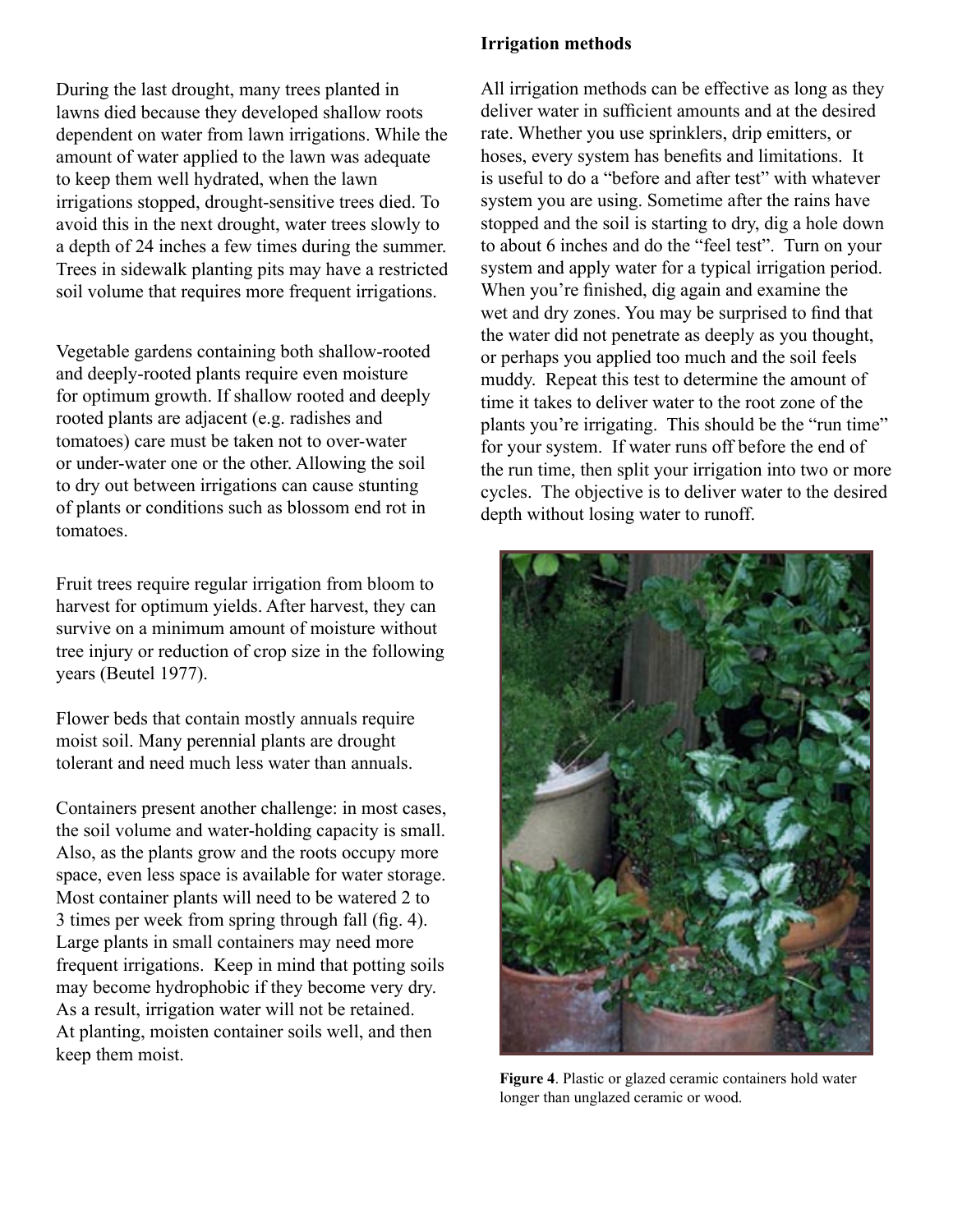# **Signs of Water Deficit or Excess**

Plants that are stressed due to drought and dehydration are experiencing *water* deficits (fig. 5). An excess of water in the soil causes *aeration* deficits and encourages the growth of root rotting fungi. Acute water deficits

are immediately obvious because the plant wilts or the leaves scorch. Chronic water deficits cause a slowdown or cessation of growth and are much harder to diagnose because a good knowledge of the plant's "normal" growth patterns plus observation over time is required. Acute aeration deficits cause roots to suffocate (due to lack of oxygen) and loose their ability to absorb water and nutrients. Wilting, leaf drop and even death of the plant is observed. Chronic aeration deficits cause many of the same symptoms as chronic water deficits and are equally difficult to diagnose for the same reasons. To make matters more complicated, both water deficit and aeration deficit symptoms can mimic symptoms of other biotic and abiotic disorders, such as salt injury, herbicide toxicity, root disease and nitrogen deficiency. This subject is covered at length in a new University of California publication, *Abiotic Disorders of Landscape Plants: A Diagnostic Guide.*



Figure 5. Early "fall color" is a sign of water deficit.

# **Conclusion**

By understanding landscape species water needs, environmental conditions that affect water loss, soils, root distribution and irrigation systems, you should be able to make useful adjustments to your irrigation program. Keep in mind that it's not easy to water effectively and efficiently, but once you learn the basics, you should find that healthy and attractive landscapes can be maintained with only minimal amounts of water.